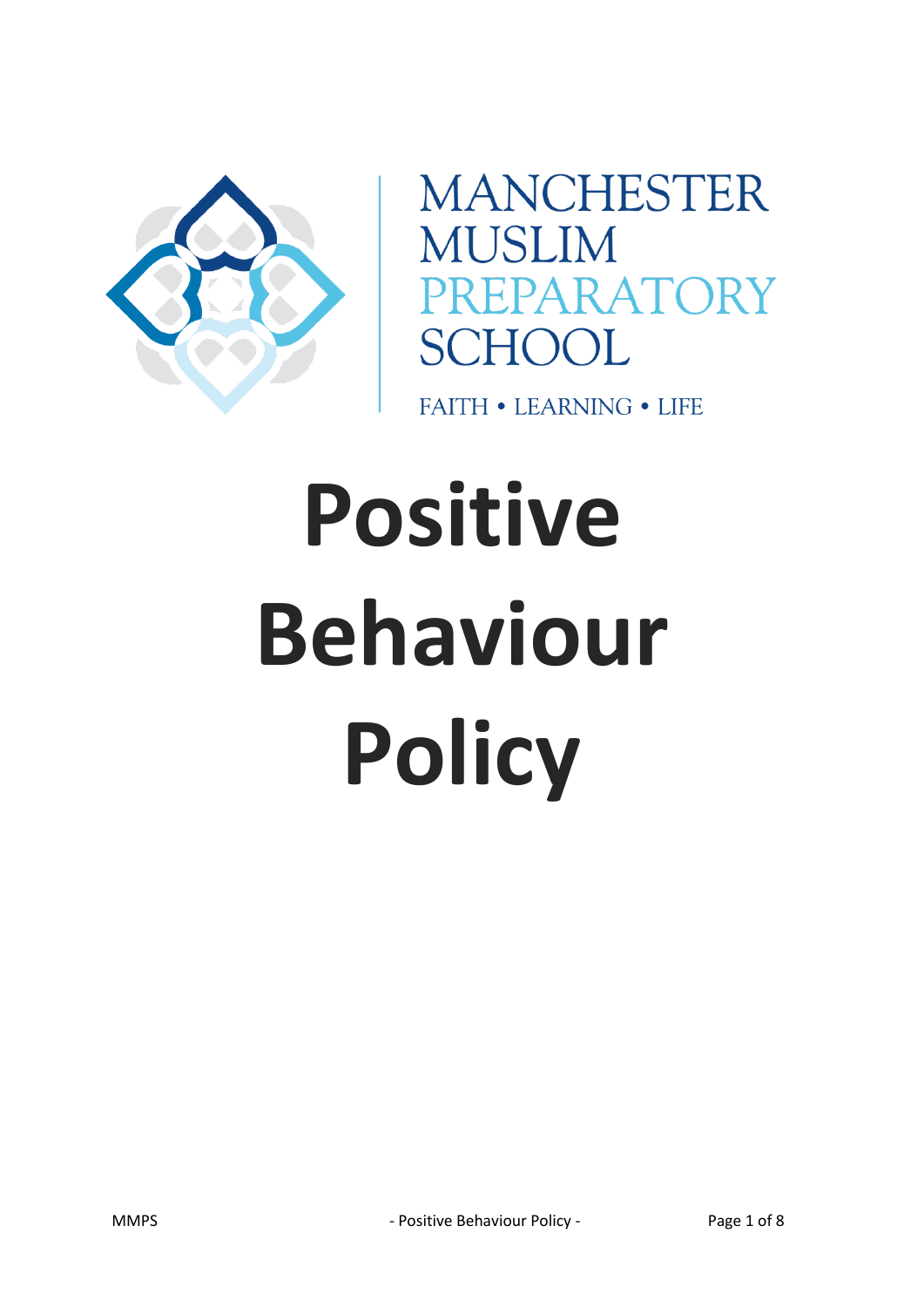# **Document Control**

| This policy has been approved for<br>operation within | Manchester Muslim Preparatory School |
|-------------------------------------------------------|--------------------------------------|
| Date of last review                                   | June 2021                            |
| Date of next review                                   | June 2022                            |
| <b>Review period</b>                                  | Yearly                               |
| Owner                                                 | <b>MMPS</b>                          |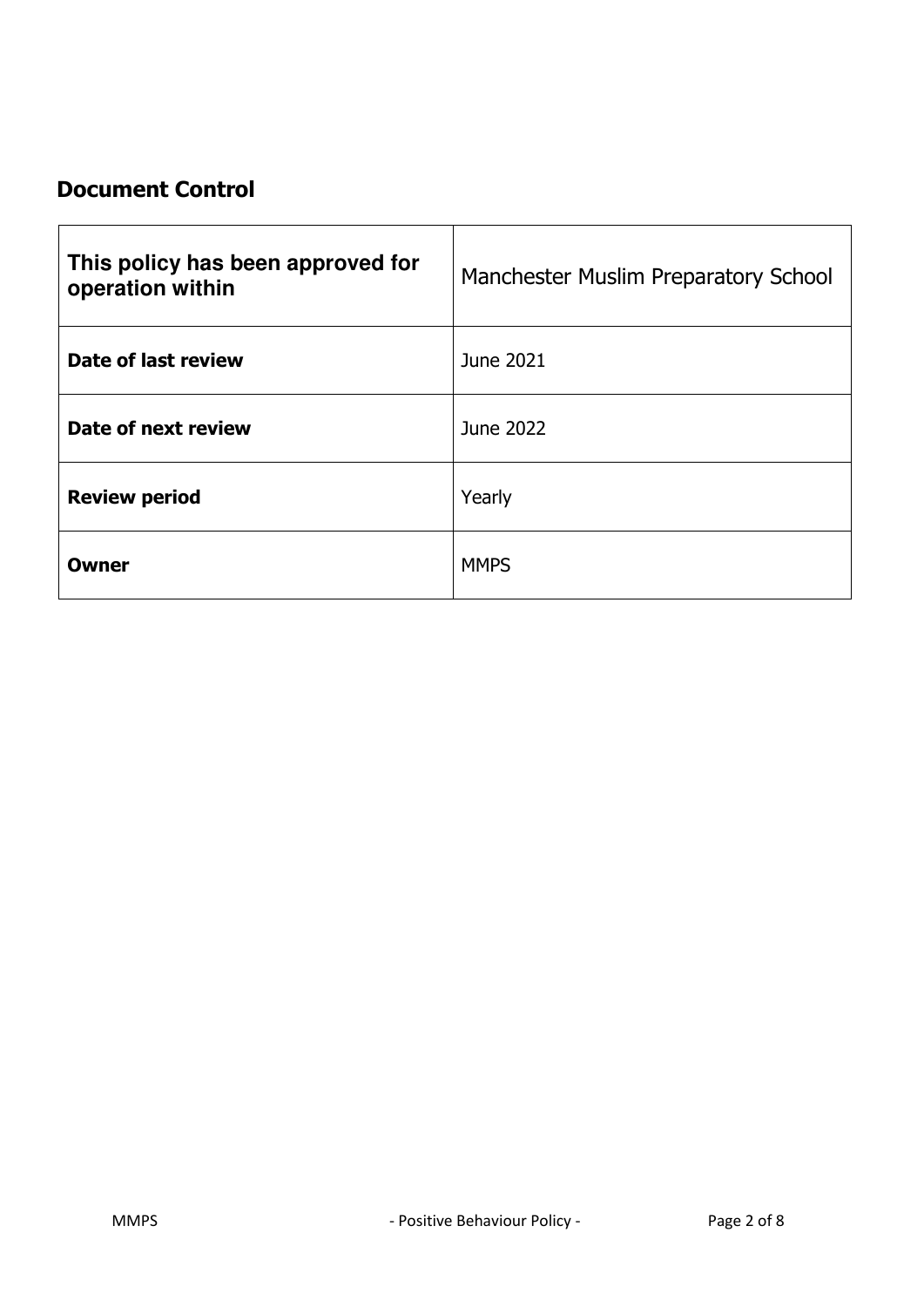# **Positive Behaviour Policy**

*O mankind! We created you from a single (pair) of a male and a female, and made you into nations and tribes, that ye may know each other (not that ye may despise (each other). Verily the most honoured of you in the sight of God is (he who is) the most righteous of you. And God has full knowledge and is well acquainted (with all things). (49:13)* 

Good conduct in all aspects of life is an intrinsic part of Islam. The Prophet Muhammad (pbuh) demonstrated the best example in terms of characters, morals and conduct and in following his teaching; we aim to model and develop these values in the pupils at MMPS, thus developing our pupils as excellent citizens.

MMPS is a UNICEF Rights Respecting School, silver award, and pupils' behaviour is contextualised in terms of rights. Pupils are involved in the setting up of class rules and expectations and all classes have a Class Charter.

# **Aims of the Policy**

The policy is a means of promoting good relationships, so that we all work together towards the common aim of achieving our mission statement and nurturing the best citizens that will make a positive contribution to the global community.

Part of our mission statement involves the development of a positive and caring environment resulting in the promotion of a positive ethos so that every member of our school community feels valued and respected and that each person is treated fairly.

#### **We aim**

- To foster positive caring attitudes towards everyone where achievements at all levels are acknowledged and valued.
- To encourage increasing independence and self-discipline so that each pupil learns to accept responsibility for his/her own behaviour.
- To have a consistent approach to behaviour throughout the school with parental cooperation and involvement.
- To make boundaries of acceptable behaviour clear and to ensure safety.
- To raise awareness about appropriate behaviour.
- To help pupils, staff and parents have a sense of direction and feeling of common purpose.

#### **Pupils' Responsibilities are:**

- To work to the best of their abilities, and allow others to do the same.
- To treat others with respect.
- To obey the instructions of the school staff.
- To take care of property and the environment in and out of school.
- To co-operate with other pupils and adults.

#### **Staff Responsibilities Are:**

- To treat all pupils fairly and with respect.
- To raise pupils' self-esteem and develop their full potential.
- To provide a challenging and interesting and relevant curriculum.
- To create a safe and pleasant environment, physically and emotionally.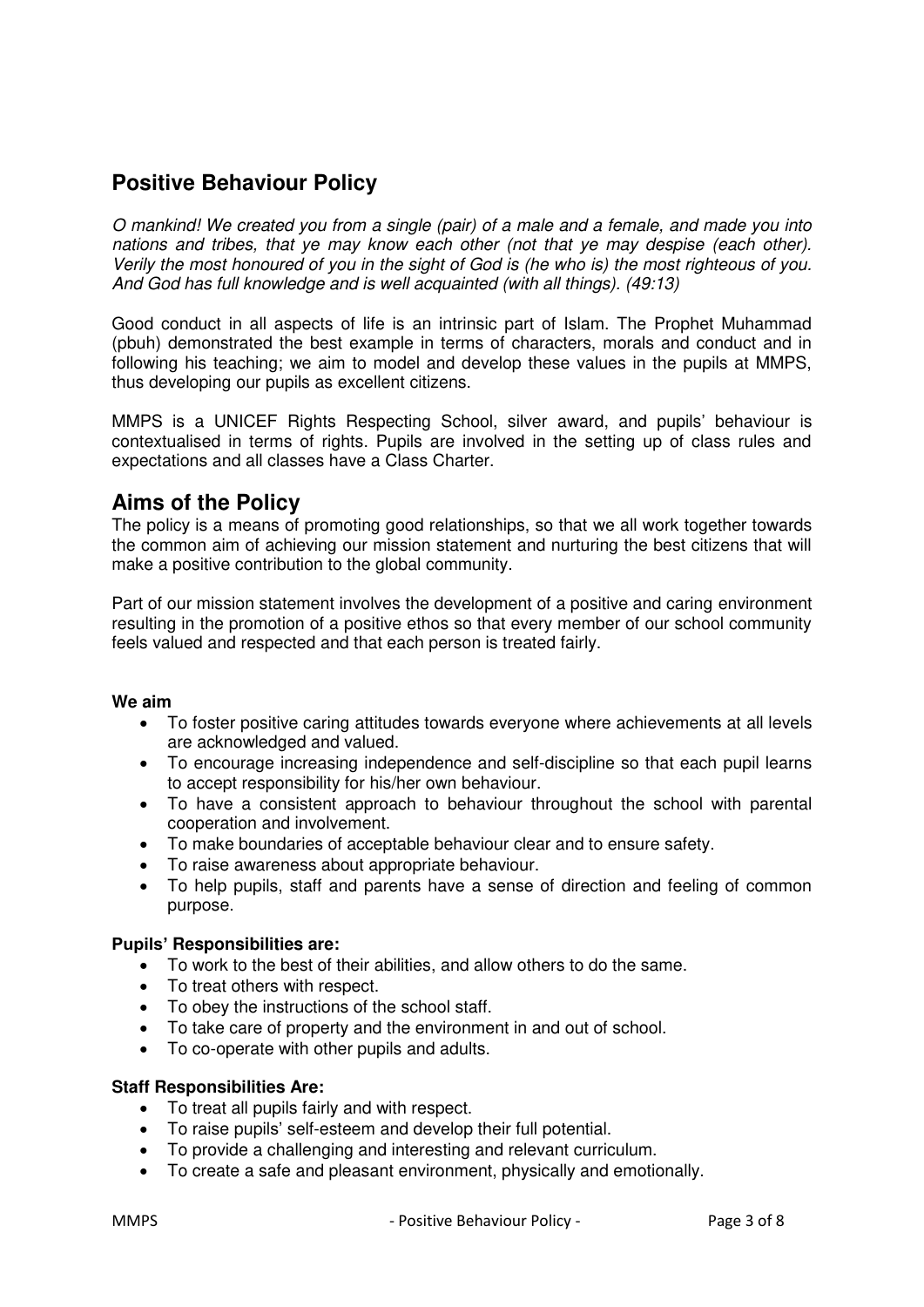- To use rules and sanctions clearly and consistently.
- To be a good role model.
- To form a good relationship with parents so that all pupils can see that the key adults in their lives share a common aim.
- To recognise that each is an individual and to be aware of their (special) needs.
- To offer a framework for social education.

#### **The Parents' Responsibilities Are:**

- To make children aware of appropriate behaviour in all situations.
- To encourage independence and self-discipline.
- To show an interest in all that their child does in school.
- To foster good relationships with the school.
- To support the school in the implementation of this policy.
- To be aware of the school rules and expectations.

#### **Encouraging outstanding behaviour for learning in school:**

- We make clear our expectations of good behaviour.
- We discourage unsociable behaviour by promoting mutual respect.
- We encourage pupils to take responsibility for their own actions and behaviour.
- We set through example standards of behaviour.
- We praise good behaviour both privately and publicly.

Good, clear and consistent management both within the context of the classroom and outside the classroom are of paramount importance in establishing good practice of behaviour and discipline within the school. As pupils within the framework of the school spend a lot of time within the classroom it is essential that well organised and delivered lessons will seek to secure good standards of behaviour. Bearing this in mind teachers should aim to:

i. Know their pupils as individuals, this means knowing their names, their personalities and interests and who their friends are

ii. plan and organise both the classroom and the lesson to keep pupils interested and minimise the opportunities for disruption. This may require attention to such basics as furniture layout, grouping of pupils, seating of pupils, matching work to pupils abilities, pacing lessons well, being enthusiastic and using humour to create a positive classroom atmosphere

iii. be flexible in order to take advantage of unexpected events rather than being thrown off balance by them i.e. visitor at the door in the middle of a lesson

iv. continually observe or 'scan' the behaviour of the class

v. be aware of, and control their own behaviour, including stance and tone of voice

vi. model the standards of courtesy that they expect from pupils

vii. emphasise the positive -Motto 'Catch Them Being Good' - including praise for good behaviour as well as good work. KS1 and KS2 are using Class Dojo for this, which is shared online with parents. Younger pupils may also receive stickers or other suitable rewards

viii. In line with the Rights Respecting School programme, class teachers collaborate with pupils to create a Class Charter. Rights are selected from the CRC. Pupils and teachers both agree what actions are needed to ensure those rights are realised. The charter is used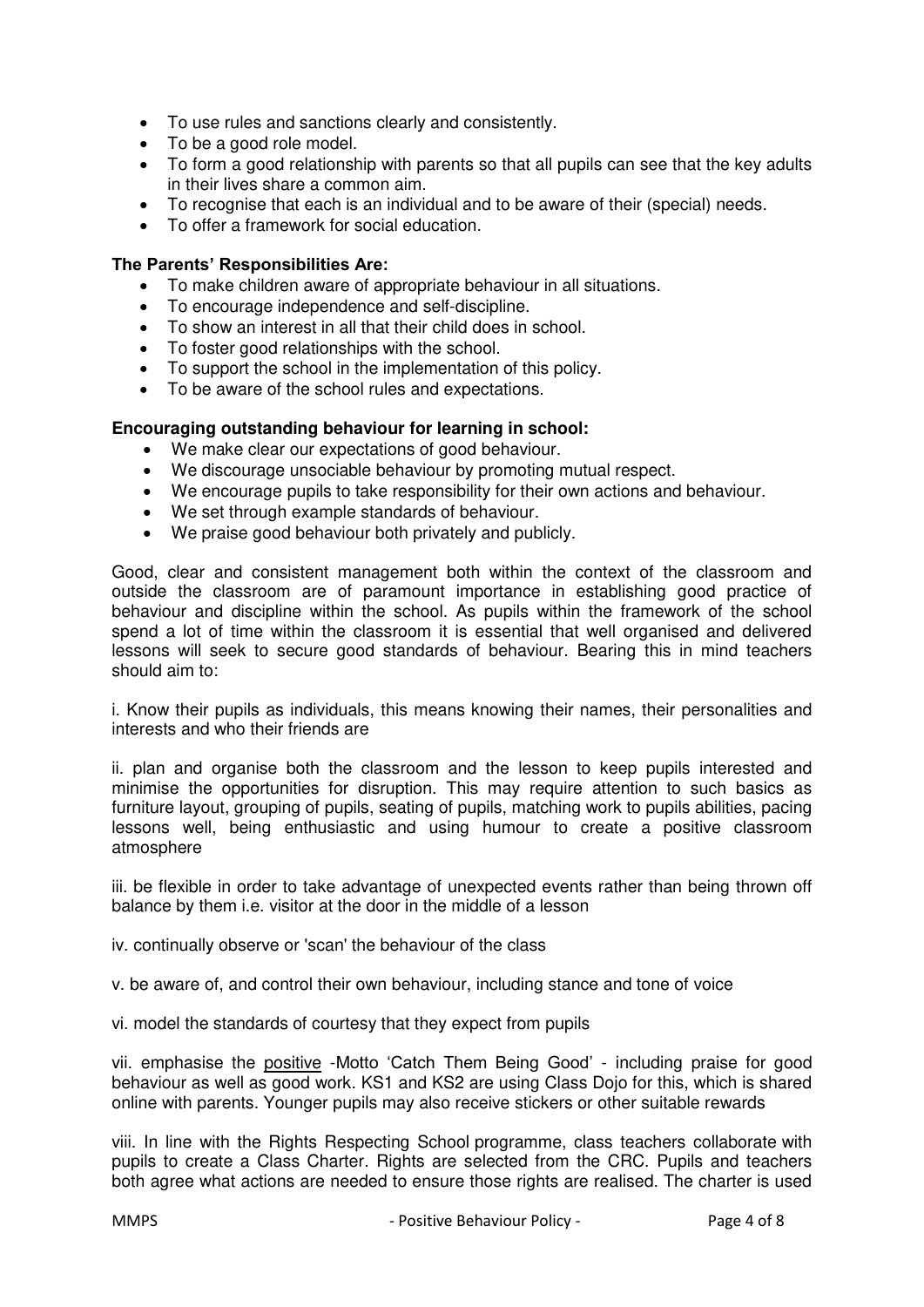as a tool to encourage positive behaviours and remind pupils how our actions can affect the rights of others

ix. make sparing and consistent use of reprimands. This means being firm rather than aggressive, targeting the right pupil, criticising the behaviour and not the person, using private rather than public reprimands whenever possible, being fair and consistent and avoiding sarcasm and idle threats

x. make sparing and consistent use of sanctions and avoid whole group punishments, if possible, which pupils will see as unfair. This also means avoiding punishments, which humiliate pupils by, for example, making them look ridiculous; this breeds resentment

xi. analyse their own classroom management performance and learn from it. This is probably the most important message of all

All these points are interactive with all the other levels of influence highlighted before and they must be seen in that context. Everyone in the school is responsible for the behaviour and discipline of its pupils and must ensure that continuity exists between all school staff. Where continuity exists so does security. All pupils in school need to know the rules of the school and indeed to have played a part in creating them. Ownership will bring about satisfaction and will be seen to reflect fair play by the pupils and by their parents/guardians. In focusing on behaviour and discipline, it is important that parental co-operation and support be there within the school in order that the school can move progressively forwards.

### **Creating the right climate within the school**

All pupils who attend our school must feel wanted and that they, as individuals, have a part to play at the MMPS.

This can be realised in many ways, not least by encouraging every pupil to feel that they have a role to play within the ummah / family unit of the school and that other people e.g. brothers, sisters, peers, teachers, parents/guardians and visitors, depend on them to behave in a mature, well- mannered and respectful way. Of course, this is not a one-way process and pupils need to see adults in school as models of outstanding behaviour.

Creating the right atmosphere in school arises from good inter-personal relationships. Parents, guardians, visitors, teachers and pupils must treat each other with a level of mutual respect.

Pupils, parents and guardians should be greeted with a warm welcome (salaam) each day, setting the right tone for the rest of the day's events.

Good manners cost nothing and pupils, and grown-ups alike, should use them within the contexts of this school at all time.

#### **Creating the right climate practical strategies:**

1. Pupils should be greeted and met each morning by their class teacher upon entry into the classroom.

2. Movement from the playground to the school should be done in an orderly manner and at all times should be done quietly. Walking should be encouraged to avoid accidents and to bring a sense of calm to the start of the day, lessons should begin promptly.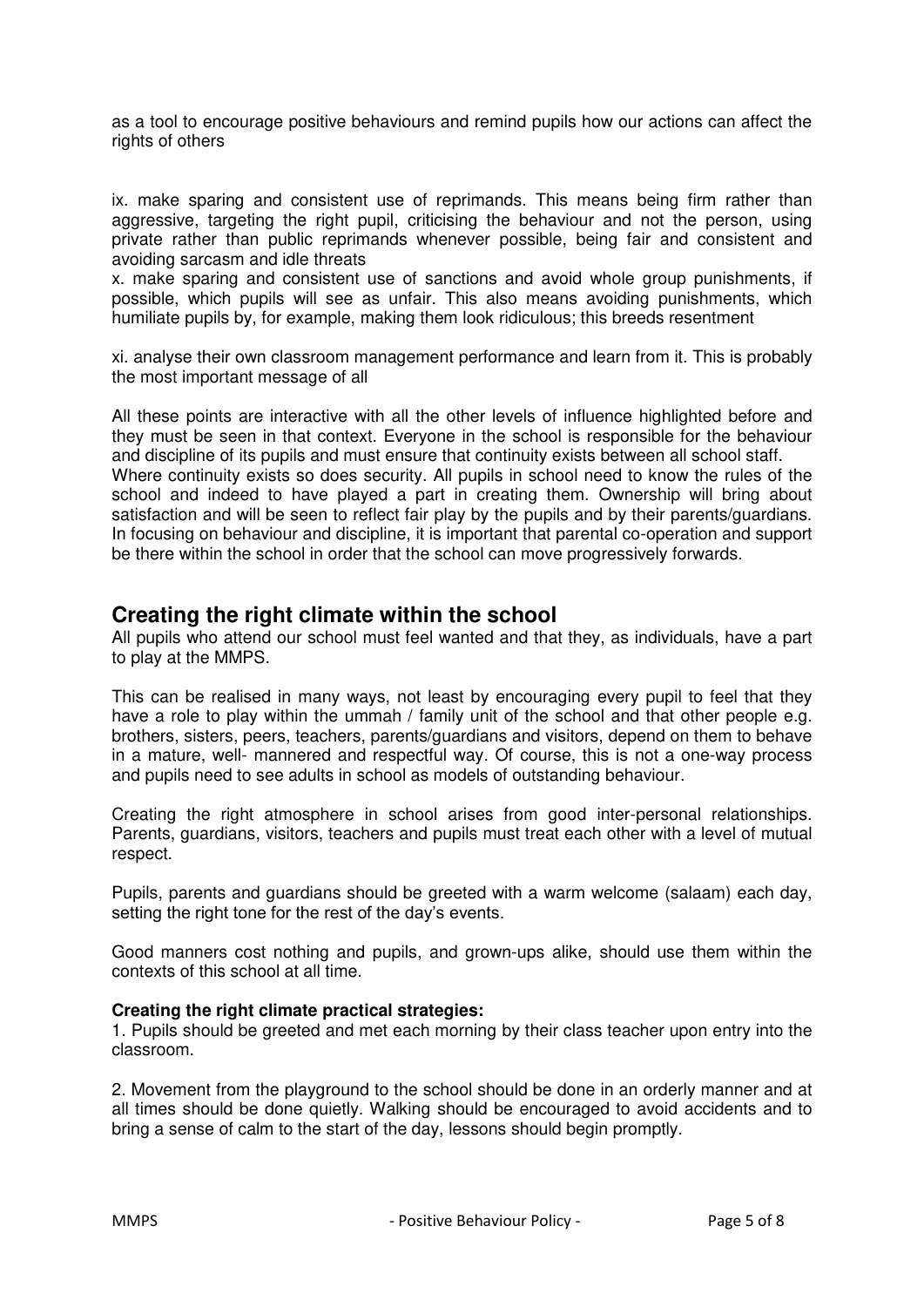3. When pupils leave the classroom to go to the assembly hall, to change rooms, to go out to play or to go to lunch, they should line up quietly and leave the classroom with a sense of respect for others around them. The teacher and, teaching assistants, should position themselves at the most suitable vantage point.

4. Play times and dinner times should be calm. Pupils should be encouraged to play and not to fight or bully others.

5. At the end of the school day all pupil should be escorted safely and in a calm manner off the premises, ending the day with the right tone. Teachers and Senior Leaders are on a rota to ensure all the pupils leave school safely, especially our most vulnerable pupils.

The Head Teacher and Senior Management should be highly visible around the building to ensure that all these procedures are operative.

#### **Practical strategies to support and reinforce outstanding behaviour:**

- Look for things to praise, our motto is 'Catch them being good'. Often a pupil with overt behavioural problems only gains attention by being disruptive. There is a tendency to feel relief when the pupil is behaving appropriately and to leave well alone.
- By making a positive effort to find something to reinforce, we can develop the pupil's repertoire of acceptable behaviour. It is often the case that the pupil who is disruptive, demands a disproportionate amount of adult time. By making the adult time positive, the pupil can feel better about themselves and so too can the adult. Time previously used for managing disruptive behaviour can then be redistributed amongst all the pupils.
- Using regular short periods of time before the pupil misbehaves gives opportunity for the adult to listen to the pupil. Listening and understanding avoids the pressure of jumping to wrong conclusions. This does not mean that the pupil is always right either but that increased opportunities for understanding each other are valuable.
- Try to reinforce appropriate behaviours in another pupil rather than drawing attention to negative behaviours, e.g. rather than saying "Don't throw the sand" try saying "look how well Adam and Zakir are filling their buckets with sand".
- Exchange an unacceptable behaviour for a more acceptable activity, e.g. by turning out of seat behaviour into the pupil purposefully going to get something for someone else, e.g. instead of telling a pupil off for wandering around, praise him for going to get something for another pupil.
- Deal with confrontation quietly and with respect. If it is necessary to enforce rules with a pupil, do it quietly without the pupil being shown up; there is then no need for the pupil to confront the adult to save face with friends.
- Establish a number of favourite activities that can be used as reinforcers when work is finished as well as to calm someone down after an outburst. These could be books, an activity or the security of tightly structured work, and should always be particular to the pupil. It is sometimes better - both for the pupil and for other pupils if the pupil with problems is given permission to get on quietly with something else and then brought back into the group rather than being confronted when they are not ready.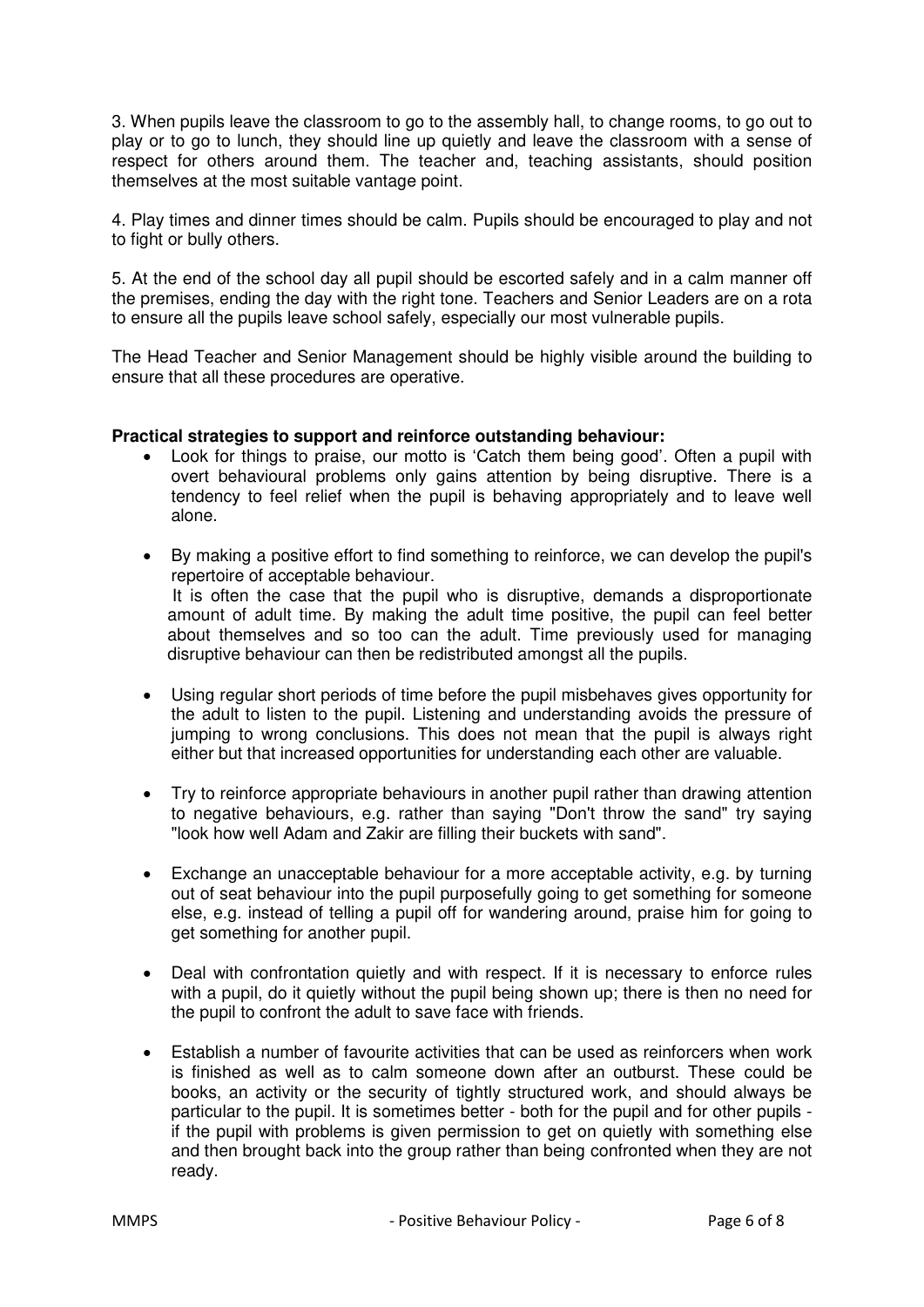# **Rewards and Sanctions**

Each class has a clear system in place for rewards, which is discussed and agreed with pupils at the beginning of the academic year. Class rules are to be displayed in the classroom.

KS1 and KS2 use class Dojo to reward pupils, and parents can access their pupil's points by logging on. Individual classes agree on rewards / prices they may get for having a certain number of Dojo points. Accumulative Dojo points may lead to whole class rewards or individual pupils may be rewarded for reaching target points or having most points in class.

Pupils also receive certificates during Tuesday / Friday assemblies, for behaviour or work.

Each class has clear procedures in place for sanctions.

In KS2, a 'demerit system' is used. Pupils who have been warned and continue with the 'undesired behaviour' will receive a demerit, which is recorded. Three demerits lead to a playtime detention where pupils are asked to complete a 'behaviour reflection sheet'. Parents will be informed if their pupil has had more than two detentions (6 demerits) in a half term.

Any pupil committing a violent act is wilfully disobedient or involved in bullying, including homophobic or racist bullying incident, will receive a detention straight away and parents will be informed by the class teacher. These incidents also need to be reported to the SLT immediately.

Any pupil, whose behaviour does not improve, will be placed on a 'Behaviour Monitoring Report', which will be monitored daily by the class teacher and weekly by the Pastoral Coordinator. The pupil's parents will be invited to a meeting to discuss their child's behaviour and 'Behaviour Monitoring Report'. The SLT must be informed. A child may also be given an IBP if behaviour does not improve. Parents will be involved in the monitoring of their child's behaviour.

If the above sanctions are deemed unsuccessful, the Headteacher will be informed and pupils will be a given an internal suspension/ exclusion. This will include pupils working in seclusion. The number of days will depend on the severity of the incident.

However, some incidents such as physical violence or threatening behaviour, swearing intentionally to cause offence, racist, sexist or homophobic behaviour can be escalated to receiving an internal suspension/exclusion straight away.

#### Exclusion (suspension)

Good discipline in school is essential to ensure that all pupils can benefit from the opportunities provided by education. The government supports Head teachers in using exclusion as a sanction where it is warranted. However, permanent exclusions should only be used as a last resort, in response to a serious breach or persistent breaches, of the school's behaviour policy; and where allowing the pupil a to remain in school would seriously harm the education or welfare of the pupils or others in the school.

When the Headteacher excludes a child they must, without delay, notify parents of the period of exclusion and the reasons for it. They must without delay, provide parents with the following information in writing;